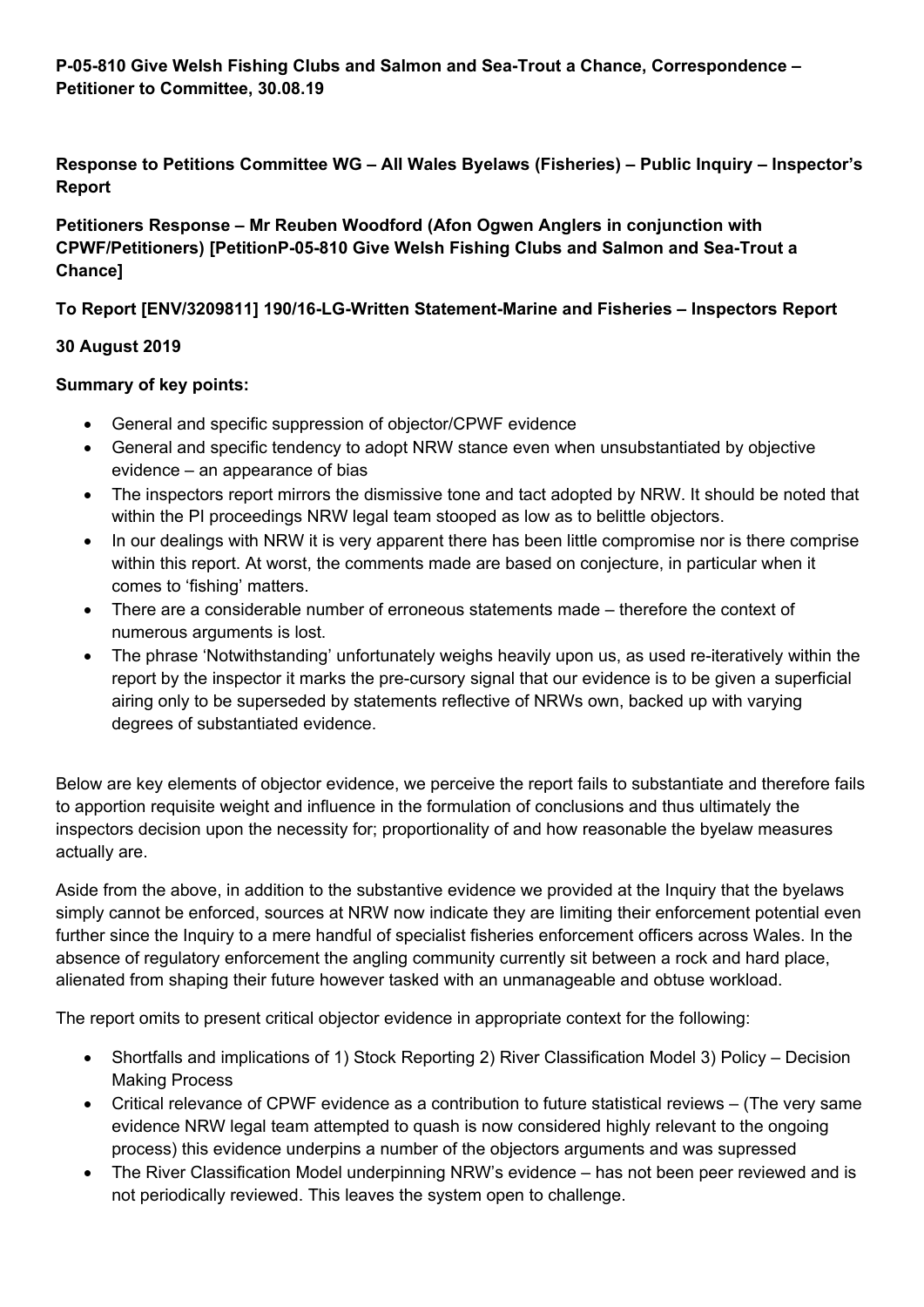- The 'precautionary principle' is already built into NRWs statistical analysis manual application of the concept beyond that stage creates an overly precautionary response.
- Under NASCO Guidance all rivers in Wales should, formally be given the opportunity to achieve 90% return rates for salmon before mandatory measures are considered. This has not happened and is a failure of ministerial direction.
- CPWF/angling community's proposals for a community centric alternative to the byelaw measures, conducive with principles of sustainable management and well-being goals.
- Progress made by the angling community 86% return rate of salmon across Wales in 2016 is treated as failure not success.
- There are rivers within the 23 principal salmon rivers in Wales that are compliant year on year with their Conservation Limits (compliance with NASCO Management Objective) – mandatory measures should not be applied to them under the NASCO Decision Structure.
- All rivers in Wales outside of the 23 principal salmon rivers are subject to the All Wales Byelaws order. This is in direct contravention of the NASCO Guidance and a contradiction that these are not, pan Wales byelaws as stipulated by NRW. This is clearly application of the organisations institutional preference and is contradicted by their approach to managing sea-trout stocks.
- Consideration of rivers on a catchment by catchment basis which is what the Inquiry has been stated to provide – has not been possible. This is illustrated by the blanket and generalised statements made in the report.
- There has been a critical failure by NRW to ingrain considerations of well-being (WFG Act (Wales) 2016) and principles of sustainable management (Environment Act 2010) (achievement of wellbeing). In parallel to these statutory requirements NRW have not qualified the socio-economic; socio-cultural risks posed by these measures to community angling clubs and communities. No true evaluation of the byelaw measures has been made.
- The mandatory byelaws are inequitable; unfavourable and infringe on people's rights.
- One of the principal reasons for disagreement between CPWF and the NRW is because their inaction and inability to manage other threats has led to stock decline on certain, but not all rivers.
- Loss of salmon fishing methods will severely inhibit many anglers fishing for salmon under most water conditions.

### *Further detailed review of the report is contained in the document below.*

The consequence of the above is to disable appropriate consideration and illustration of requisite evidence to make an appropriate decision upon the necessity for; proportionality; how reasonable the byelaw measures are and their enforceability.

Reflecting upon the perceived inadequacies of the process *(Please see letter to First Minister – included – Originator Chris White CPWF)* and weakness of the report to present a seemingly fair and balanced representation of fact and requisite decisions. It is with urgent necessity that we ask members of the Senedds Petitions Committee to make a stand for appropriate judicial and democratic process to prevail.

Without the angling community holding a pivotal role within the management of our fisheries and inappropriate and high risk byelaw measures in place we will all struggle to achieve meaningful progress. Many fishing clubs are currently fire-fighting the consequences of the Cabinet Secretaries decision – our resources are meagre and resilience challenged. Something has to change.

Thank you for your attention to this matter.

On behalf of representatives from the angling community of Wales (petitioners),

Reuben Woodford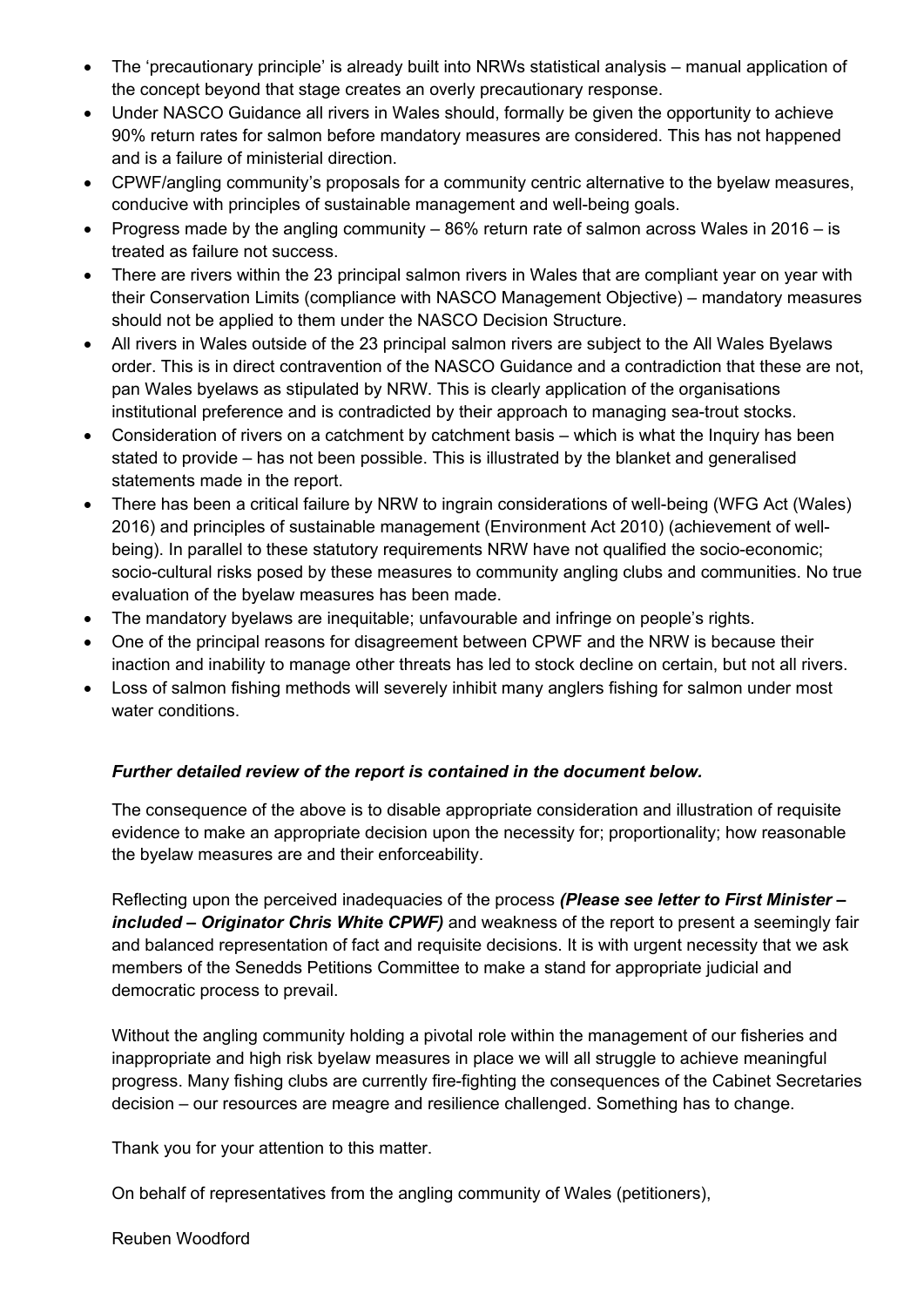(Afon Ogwen Anglers/Petitioners/Working with CPWF)

………………………………………………………………………………………………………………..

### **Detailed consideration of the Inspectors Report:**

{The Inspectors comments are underlined/italic *Inspector}*

[Our comments – bulleted]

**548***.* **[ Deviation from objective evidence at catchment scale]** *NRW accept that fishing effort i.e. rod days fished, are not taken into account in terms of estimations relating to compliance with Conservation Limit assessments…..In addition, NRW maintain, equally the impact of weather conditions can affect fish migration and angling effort.*

*However, notwithstanding any shortcomings, in this regard, based on substantive evidence available, it is apparent there has been, overall, a significant and sustained pattern of progressive decline in the majority of salmon and sea trout stocks in Wales.*

- Angler's behavioural responses have become a key variable in the variability of stock assessment as an extrapolation of catch return information.
- 'Rod days fished', critical to our understanding of the relevance of catch return data to actual stock is not considered by NRW.
- Generalisation of the pattern of fish stocks in Wales for salmon and sea trout stocks distracts from the catchment by catchment and conservation limit focus necessary to be able to make proportional decisions on a catchment by catchment basis.

### **555.** *The electro fishing surveys carried out by NRW indicated a marked and widespread reduction in abundance of salmon and trout fry across a number of catchments in Wales.*

- Electro fishing surveys undertaken by NRW very rarely represent a widespread area of river catchment. It must also be recognised that the inspector's statement only applies to a single years' sample.
- The report fails to state that in some catchments there was no marked reduction in abundance of salmon or trout juveniles and therefore there is the appearance of bias.
- Without temporal context, there is no attempt to retain objectivity and balance in this statement however there is apparent bias which suggests a far greater magnitude of phenomenon than the actual evidence illustrates.

**558.** *Neither the above objections, or any others relating to data sources, provided substantive evidence to challenge the validity of NRW's stock assessment data.*

- This statement has the appearance of bias.
- The reader must be reminded that the 'All Wales Byelaws' Inquiry was responsible in part for considering evidence at a catchment scale.
- The validity of objective data presented for individual catchments, has been denied by imposition of blanket generic statements.
- Forming conclusions on this basis illustrates an intent to override a catchment view to this process; to deny the reader visibility of the catchment specific evidence that contradicts the broad brushstroke statements and an intent to 'cover up' evidence critical to assessing the proportionality of the byelaw proposals.

571. I would tend to agree with Mr Russell of NRW who expressed the view in oral evidence that 'the *absence of perfection doesn't stop us acting in a precautionary way'*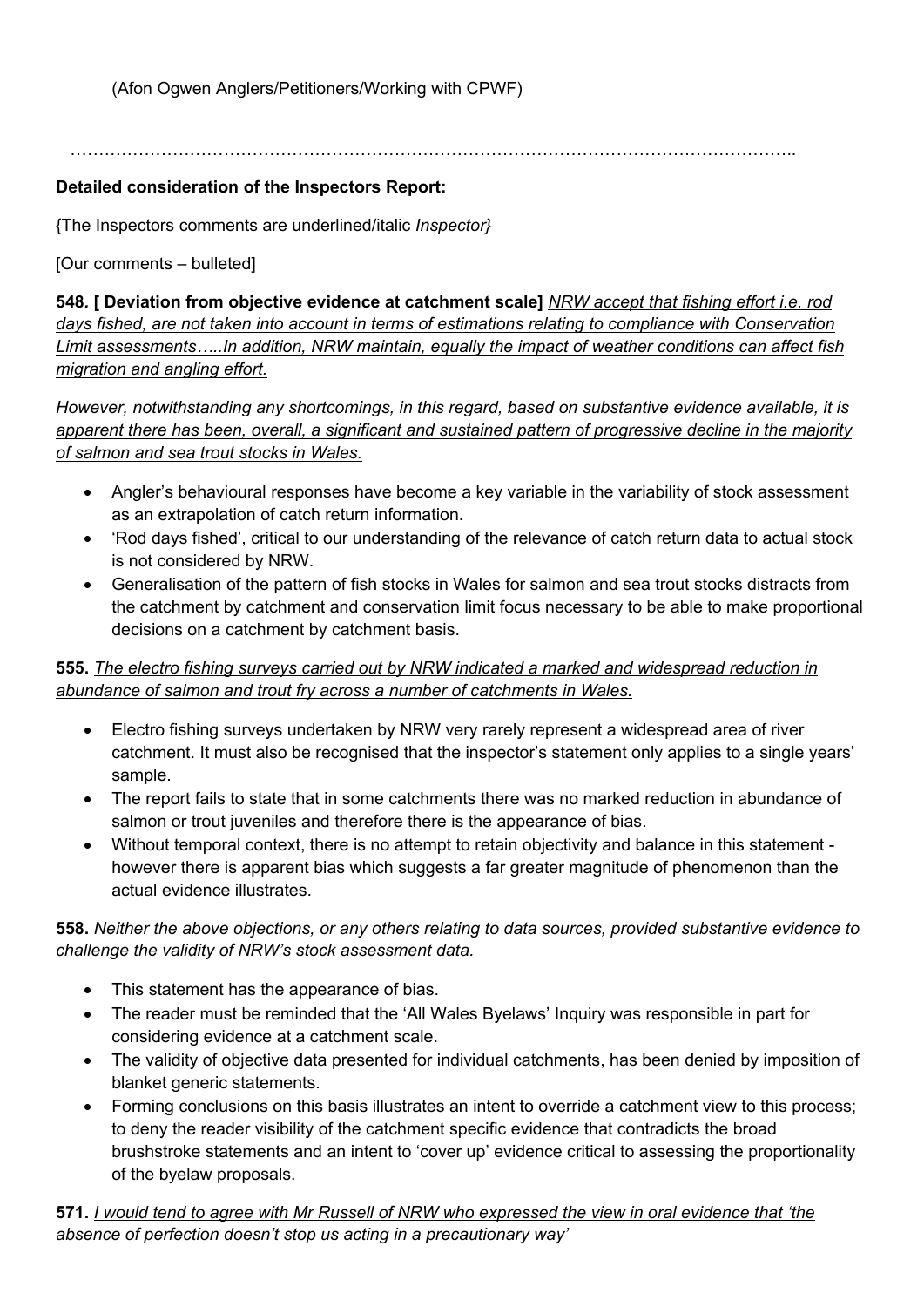- The absence of a fit for purpose stock assessment methodology however provides reasonable doubt that we should all be cautious in the actions we take, as overstepping the mark in terms of the severity of the response imposes additional risks to both the angling and regulatory systems.
- As the Inquiry progressed and the inspectors report considers the 'precautionary principle', it appears the principle itself becomes an ever present all, consuming general rule of thumb that allows NRW to justify each and every decision it makes. The angling community do not oppose precautionary principles, however when the actions proposed are proven to be disproportionate to the evidence and counter to sustaining the resilience of fisheries and angling institutions, those actions in themselves can be seen to undermine the very system we are reliant upon.

**574. [CPWF – Dublin Statisticians evidence]** *The above casts significant doubt as to the veracity of the evidence presented by the Dublin Statisticians via parties such as CPWF. Without significant evidence to indicate otherwise, I prefer the statistical testimony submitted by NRW whose three expert witnesses* appeared before the Inquiry, as it was overall much more robust and justified than that of untested third *party evidence given via objectors to the proposed byelaws.*

- It has to be questioned, whether the inspector's 'preference' for one statistical testimony over another has any bearing on his personal ability to comprehend the validity of those calculations. The inspector was at full liberty to seek independent expert witnesses to enable fully objective scrutiny of the evidence provided by both parties and yet he chose not to utilise this option. Ultimately, his decision upon very complex and contentious statistical analysis was reliant on the narrative dictated by NRW's legal team and not necessarily an objective critique of facts.
- The time spent at the Inquiry by NRW's barrister attempting to quash CPWF's Dublin Statistician evidence was excessive and ultimately CPWF were prevented from presenting their evidence in entirety. Whilst the inspector had repeatedly throughout the Inquiry hurried members representing CPWF along, NRW were allowed an inordinate period over which to attempt to discredit a key element of CPWF's evidence.
- It is very hard to envisage, how, bias can be thwarted, when ultimately evidence is concealed by manoeuvres unfit for a public inquiry of this nature.
- A critical fact of significant irony is not exposed by the report that being, that the assessment process utilised by NRW and the EA in England is not quality assured and validated and both organisations are fully aware the stock assessment model must be revised.

**576.** *Concerns raised by Mr Ashwin of CPWF and others were that NRW were not following NASCO* guidance, nor that of its own, in terms of the procedure for the 'Decision Structure' for developing salmon fishing controls in Wales and England. That process, it is argued, requires in the first instance, voluntary *measures to be adopted for these rivers – not mandatory measures.*

- The requirement for this staged approach is clear. It is unclear therefore why and how NRW have deviated from best practice guidelines.
- The damage of not following this guidance is not only to bypass a means of empowering fishing clubs, but to leap frog forth into a high risk scenario with certain consequential impacts that NRW have on the basis of personal belief, chosen to play down and in some instances completely ignore.
- Considerations of proportionality and well-being have been denied by NRWs 'draconian' response the inspector in para 578 unwittingly divulges NRW's exact tact:

### 578. The approach taken by NRW is broadly in line with the Decision Structure i.e. they have considered a *range of options and then selected their preferred options.*

- NRW's 'preferred option' of mandatory catch and release, which dictates crudely the method adaptions included in the byelaws has been common knowledge for many years.
- The regulator's query has always been 'what should we ban', rather than 'what should we promote'.
- Failing to make appropriate consideration of the proportionality of the measures and the likely consequential impacts upon current and future wellbeing over a transitional period (a statutory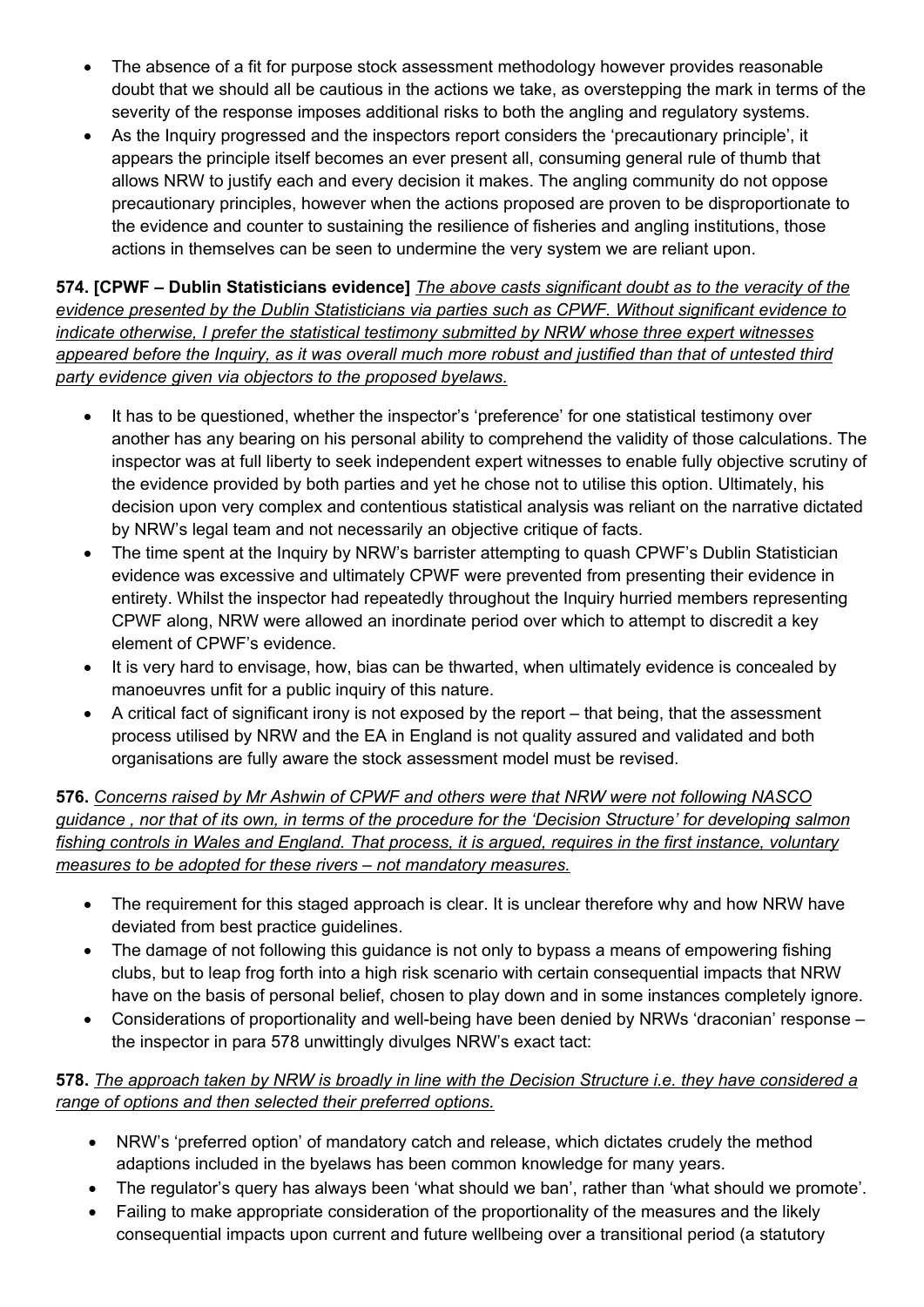requirement placed upon them) has led to decisions not concordant with the decision structure, but mirroring NRW's long standing 'preferred option'. The 'broad' compliance with the decision structure referred to by the inspector becomes meaningless when behind that broad compliance sits a very specific failure to utilise it in a pragmatic way that assists in ironing out the dearth of problems this set of measures as a mandatory response delivers.

- What is quite clear in para 578 is that the inspector has failed to grasp 1) the risks posed by the 'All Wales Byelaws' to fish stocks and community angling clubs and what they provide to communities and through ecosystem services; 2) the inherent problem of being compliant with C&R targets that have until now been vague, variable and poorly communicated.
- There is no evidence 'banning' elements of fishing are going to result in positive outcomes. There is evidence, empowerment of anglers has wide ranging benefits. To suggest that the 'precautionary approach' by default equates to the byelaw measures is simply a misnomer and NRWs red herring of all red herrings reiterated by NRW's legal and management team without proof of its validity.

# **580** *….even if I had reservations about some elements of the statistical methodology employed by NRW , the entirety of the evidence base, would suggest the application of the precautionary approach…..would be prudent in terms of the interpretation of any data….*

- Given a key part of the evidence base provided by NRW is reliant upon a river (risk status) classification system that is proven to be very poor at predicting actual salmon stock status and which the inspector states he has reservations about, it defies logic, that the 'entirety' of the evidence base is then seen by him to prove the necessity to apply a precautionary principle.
- It is quite evident from the reports consideration of the 'precautionary principle' that without exception, the byelaw measures as stipulated by NRW in their 'preferred option' are considered by the inspector as the only conceivable option which satisfies this requirement. This is simply not the case and it is a construct devised by NRW and substantiated by endless repetition rather than objective substance.

### **581** *The proposed byelaws offer several solutions to the decline in fish stocks…..*

- This is an erroneous statement and a misnomer which has spread like wild fire throughout this debate, being erroneously stated on a number of occasions by NRW management teams. NRW themselves stipulate that the 'All Wales Byelaws' are not the solution to the decline in fish stocks. It is exceptionally hard to instil this fact.
- It remains to be explained therefore why NRW have pursued this version of the byelaws to the extortionate cost, both time, money and resource of the organisation to the detriment of not providing a robust and holistic, course of action to tackling the causes of stock variability.

### **589** *Therefore, there is substantive and compelling scientific studies, in addition to first-hand anecdotal evidence that C&R is an effective management tool to maintain fish stocks and fisheries.*

- This is an erroneous statement on two counts.
- There is not clear evidence to illustrate that early season 100% mandatory C&R leads to increased salmon stock levels in Wales. There is substantive evidence which indicates the primary controls on salmon stock abundance are environmental controls/degradation.
- The statement also seems to be suggesting that C&R as a stand-alone measure has the propensity to maintain fish stocks – it does not.
- It is critical therefore that the proportionality of the byelaws is considered in true context and that C&R as a mandatory measure is understood fully in particular given as a proportional measure, it arguably carries greater ability to do widespread good and to support sustainable management principles. NRW's approach deviates from a sustainable response because it focusses on an ideology which negates to consider the fundamental requirements of a system that retains functionality.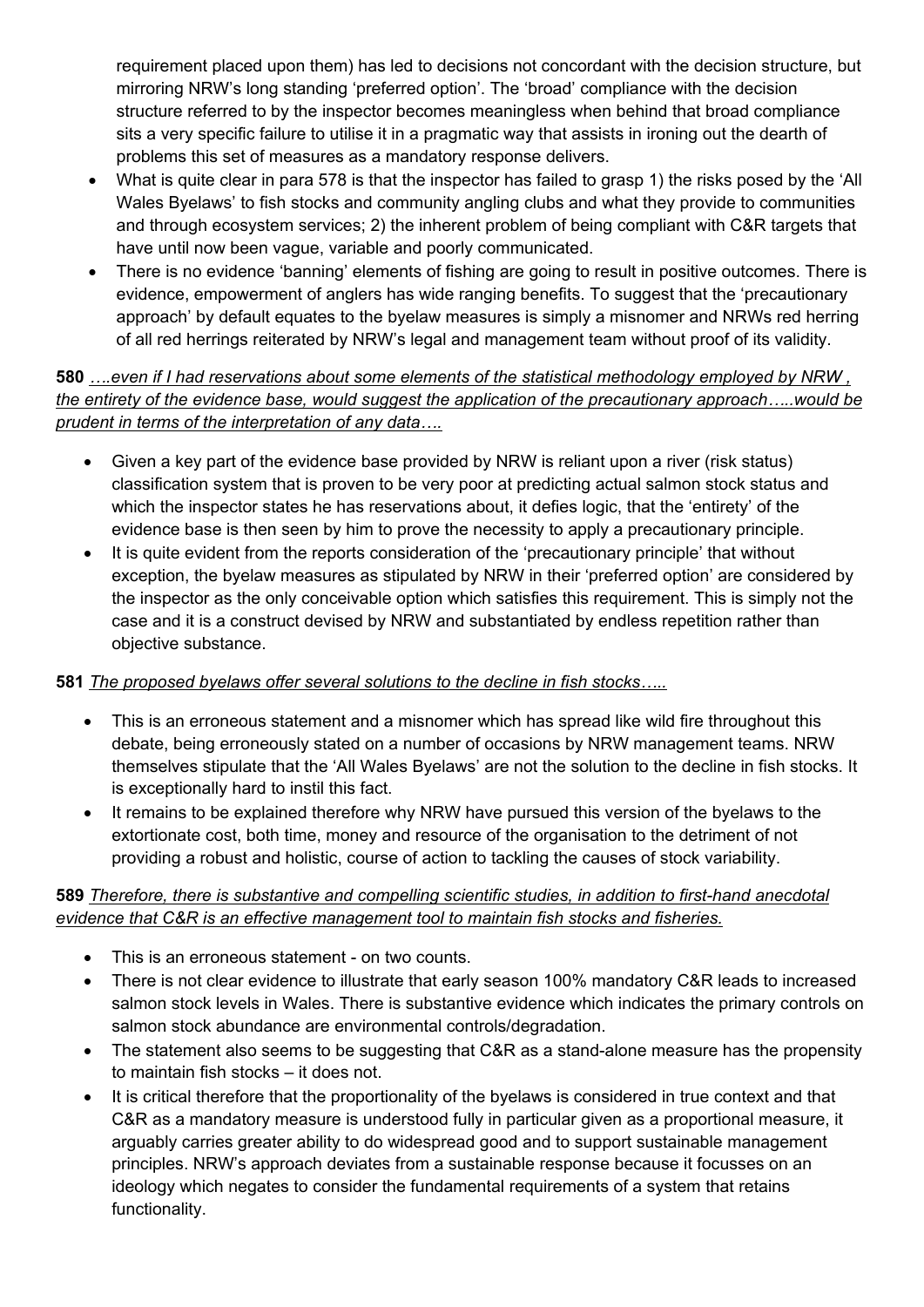**590** *A common argument against the introduction of mandatory C&R was that most anglers already practice voluntary high levels of C&R e.g. the figure for 2016 is approximately 86%.....*

- The primary focus of NRWs argument to counter the implications of this statement is that all salmon should be returned to the water. It is not nor should it be, necessary for every salmon caught to be returned to the water in most rivers in Wales.
- With reference to NASCO guidance, if there is a primary target to focus upon, then it is the 90% return rate. To class an 86% return rate by anglers on a voluntary basis as failure is disingenuous.
- The action of returning a mortally wounded fish to a river to fester as a carcass lies beyond the moral compass of most if not all anglers and the public at large.

592 Allowing anglers the freedom to continue to intentionally kill those fish would further risk declining stock *of these species, and would also introduce inequality between those who voluntarily practice C&R and those who do not…*

- Misleading statement The primary causal factors of stock decline are perpetuated because of regulatory inaction to manage the environmental inhibitors to optimal fish stocks. The angling community do not seek the 'freedom' to kill fish, they seek the ability to apply a proportional system that sustains rather than undermines fisheries management.
- Angling and the stock assessment system thrive on inequality. Invariably, the primary inequality is not between those who keep and return fish, but between those who expend hundreds of hours to fish and return fish with the intention of keeping the occasional fish and the casual angler who contributes by a far lesser degree to the catch return statistic that allows NRW to attempt stock assessment. Without that inequality – NRW have no stock management system.
- There are considerations of equality and fairness to be made, however these are only effectively managed and sustained at club and catchment level.

### **593** *The proposed byelaws will establish a level playing field.*

- It has been illustrated that the byelaw proposals are un-enforceable.
- NRW have now announced plans to disband most of their specialised fisheries enforcement potential.
- The disparity between 'obedient citizen' and 'hard-core poacher' will widen.

**596** [Hook Restrictions]

*The proposed byelaws……*

Erroneous statement

### *Hook size restrictions will reduce the chances of deep penetration and potential fatal injury…*

- Erroneous statement *Restrictions on the use of flying 'c' type lures…...*
- **Erroneous statement**

**600** [Ban on worm fishing – salmon] Objectors made no significant arguments to counter the ban

- Erroneous statement
- CPWF illustrated that it is impossible to fish certain spate conditions for salmon without use of the worm method. It is traditionally the most prized angling experience on the spate, rivers of North Wales. Fishing with worm for salmon is a traditional method applied under all water conditions and seen as a 'fair method' during low water conditions when spinning usually is not.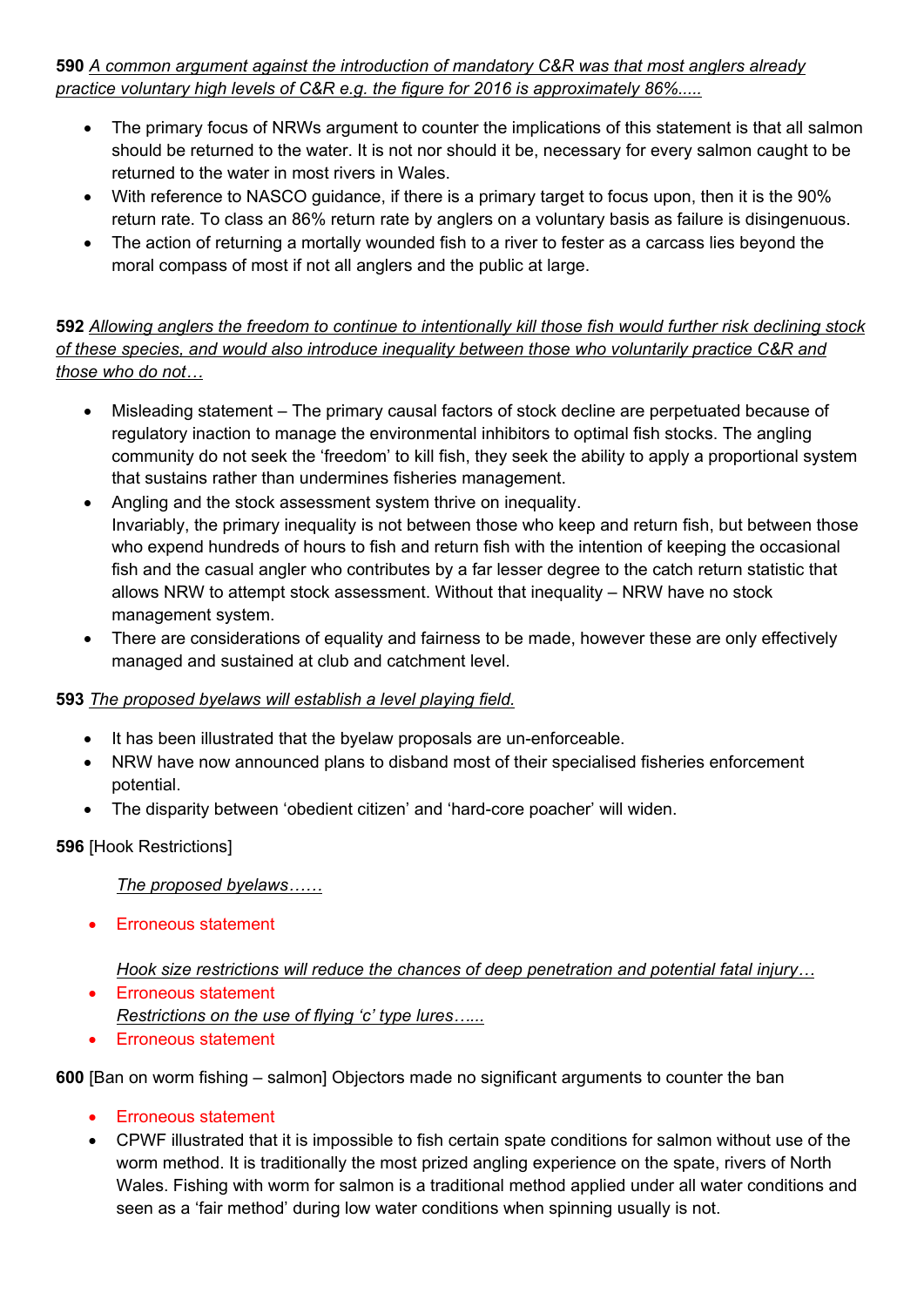- Adaption to the worming technique in an early strike makes this a highly favourable method in terms of limiting damage to fish.
- Omission of this evidence in the report is unacceptable.

# **603 [Bunching of worms]**

 Comments made by the inspector are mere conjecture and make a mockery of the reports repeated reference to the inadequacy of angling representatives anecdotal evidence of methods they and they alone practice.

604 During the cross examination of Mr Gough of NRW by an objector, it was claimed small rivers can only *be fished with worms, which in effect would preclude them from angling; Mr Gough's experience indicated* otherwise. I suspect the reality is the effectiveness of fishing such rivers without worm bait is very much *down to the skill of the individual angler.*

- Given Mr Gough has as far as we are aware very little if any angling experience, it is apparent this conclusion is drawn upon the basis of predominantly conjecture.
- There are hundreds of small rivers across Wales which sit outside of the 23 principal Salmon rivers, and yet without explanation apart from a general intent to include them under a 'precautionary principal', they are subsumed by the byelaws.

### 607 In terms of justifying the use of shrimp/prawn to after 1st September, NRW highlight that for a reason *currently unknown, salmon will take a shrimp in warm water conditions……*

- Salmon will take any bait/lure under summer conditions if it is presented well. Worm and crustacean baits have the advantage of being naturally alluring to salmon.
- This element of the byelaws defies logic when considered in context.

### *.. there was no substantive evidence to challenge NRW's approach.*

• Erroneous statement

# **608** *The overall approach to the use of shrimp/prawn is measured and proportionate.*

- This regulation constitutes a ban on bait fishing for salmon for at least 4 months of a 5.5 month season on average.
- Most fishing with shrimp/prawn is undertaken in the spring and summer months.
- The conclusion drawn is based upon erroneous evidence.

# **611 [Sea-trout slot limit 60cm]**

- Deviation from an evidence based/catchment specific justification for the byelaws.
- The opportunity to take a 'trophy fish' of any kind (traditionally the greatest draw to angling for migratory species) is denied in entirety by this additional step.
- Science contradicts the importance of these fish stipulating they have done their work (genetically).

# **613 [Striking a balance – nets/rods]**

 Deviation from an evidence based/catchment specific justification for the byelaws – rivers without nets.

# **614 [General poor state of sea trout stocks]**

Deviation from an evidence based/catchment specific justification for the byelaws.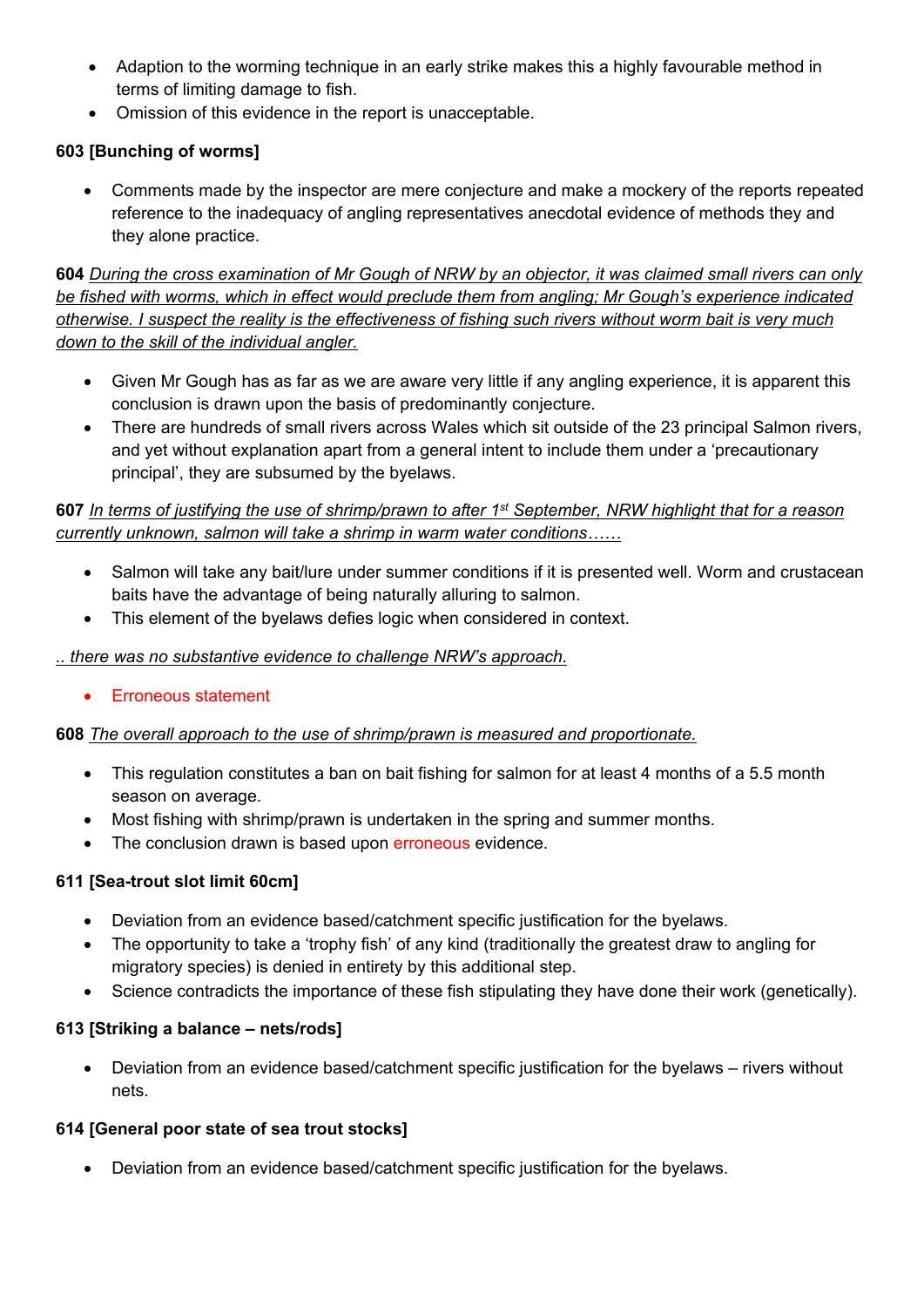624 [Equality considerations] As regard the ban on worm fishing for salmon, it is argued this would affect people with physical limitations who are not able to fish with either a fly or spinner; this was deemed to be *indirect discrimination under the Equality Act 2010.*

# **626 [Adaptions to Byelaws]**

 The adaptions to the byelaws do not mitigate the consequence of 'indirect discrimination' imposed upon salmon anglers with physical limitations during the majority of the fishing season.

Furthermore, less physically able anglers would still be able to continue to use bait for coarse fishing which *is unaffected by the proposed byelaws.*

- North Wales Rivers are primarily not coarse fisheries.
- In context this statement implies that less physically able anglers can go elsewhere for their fishing experience – this appears to be direct discrimination against less physically able anglers.

### All these measures are a proportionate response given the current state of sea trout and salmon stocks in *Wales.*

- Blanket approach.
- Apparent false justification of discriminatory decision.
- Deviation from an evidence based/catchment specific justification for the byelaws.
- This statement does not appear to be appropriate to this paragraph

# **631 [Enforcement]**

I accept there may be challenges to effective enforcement however that is not a defence to doing nothing at all….

- NRWs statements are given president over CPWF evidence
- There is substantive evidence to illustrate that the byelaws are not enforceable
- The unenforceability of the byelaws alone illustrates the non-functional scenario presented to WG
- The alternative option is not to 'do nothing at all'. The alternative is the option presented by CPWF to empower angling clubs to optimise sustainable angling practices on their waters

### **632**

I have no reason to doubt the proposed byelaws would not be generally accepted and complied with as per *previous byelaws…*

- NRWs statements are given president over CPWF evidence. Critical CPWF evidence is not given exposure.
- Significant evidence was presented by representatives of CPWF illustrating barriers to the enforceability of the byelaws, not least opposition by the majority of anglers.

### **635**

# ..there is still a preponderance of other licensed anglers, riparian land owners, other members of the public *and other agencies who would still be on the river banks and be likely to report incidents*

- The preponderance of evidence from the angling community does not substantiate this position.
- The byelaw process has not only alienated the angling community, but many rural communities in Wales.

**636** [Socio –Economic Impacts]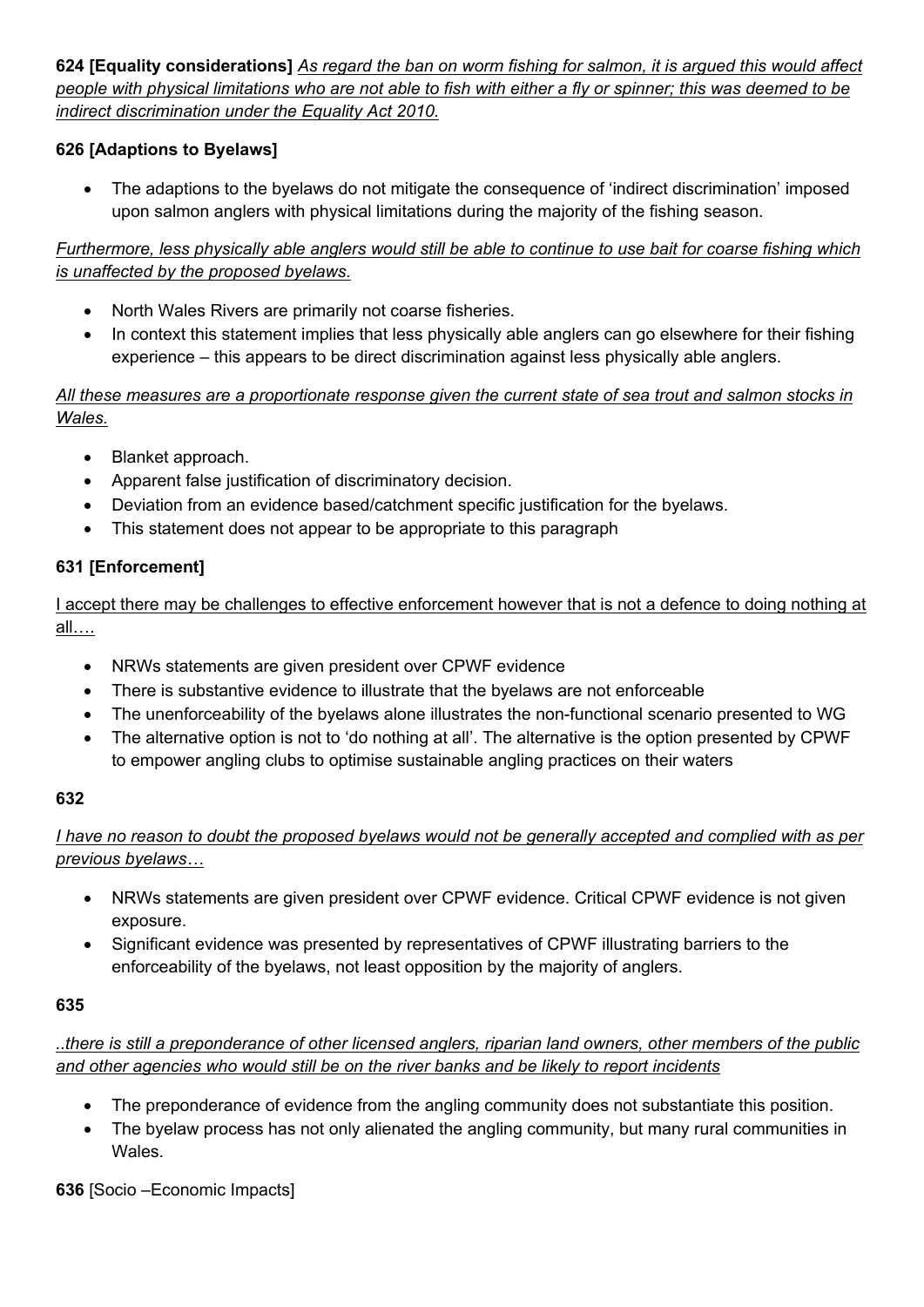NRWs statements are given president over CPWF evidence. Critical CPWF evidence is not given exposure.

### **637** [Socio – Economic Impacts] *NRW's consideration of the socio-economic impacts of the proposed byelaws is detailed in several documents, contrary to the view of a number of objectors who indicated otherwise.*

- The risk to community angling clubs has not been qualified
- Without the necessary consideration of the direct and indirect consequences of the byelaws, the socio-economic; socio-cultural and thus all well-being considerations cannot and have not been made.
- Whilst NRW argue over the net worth of angling to Wales at a macro scale, localised impacts and the long-term resilience of clubs remains the key concern to local volunteers fire-fighting to sustain community clubs – the means of access for local anglers to local waters.

### 641 I concur with NRW's viewpoint that if nothing is done to eliminate the intentional killing of fish, whilst *other initiatives to improve freshwater habitats are pursued, then the timescales for stock recovery will inevitably be prolonged.*

- There is clear evidence that the angling community in Wales have progressively adapted angling practices in a proportional manner to protect vulnerable stocks of salmon and sustain the resilience of angling clubs.
- The primary limitation upon stock enhancement is arguably inactivity by NRW and its legacy organisations. As Peter Gough (head of NRW fisheries and NRW manager behind the byelaws) stipulated at the inquiry, catchment improvements would only come to fruition if river restoration plans did not sit on the shelf within an organisation that is clearly resource poor.
- The byelaws are not a proportional response in relation to the evidence nor the current level of progress made by NRW to restore environments capable of sustaining optimal smolt production.

# **644 [angler tourism/tourism impacts]**

Critical CPWF evidence is not given exposure.

# **645** *Overall in terms of the socio-economic impacts of the proposed byelaws, I prefer NRW'S evidence…*

- The All Wales Byelaws impose a risk to community angling clubs.
- NRW do not have evidence to illustrate the risk or means of mitigation to manage the short to medium term impacts on clubs through lost members and the consequential impacts that brings.

# **646 [Other measures to address the decline in fish stocks]**

- There is a significant gap between the progress aspired to by NRW and actions on the ground.
- As indicated at the PI NRWs reputation for developing weighty strategic plans over meaningful outcomes is clear – The State of Natural Resources report (SoNaRR).

**650** NRW maintain that if the other measures were pursued in the absence of the proposed byelaws, then there is a risk that on-going catch and kill fishing would increase the risk of further decline of stocks, as the on-going depletion of spawning reserves would continue.

- On a catchment by catchment basis there is no guarantee other measures will be pursued. (these are catchment by catchment byelaws) As Dr Mawle stipulated at the PI the byelaws serve little purpose if the other habitat improvements are not achieved.
- The current level of kill by anglers (2016 figures) represents a mere 4% shortfall in the ideological NASCO set threshold. It is not angling with rod and line that poses the significant risks to fish stocks.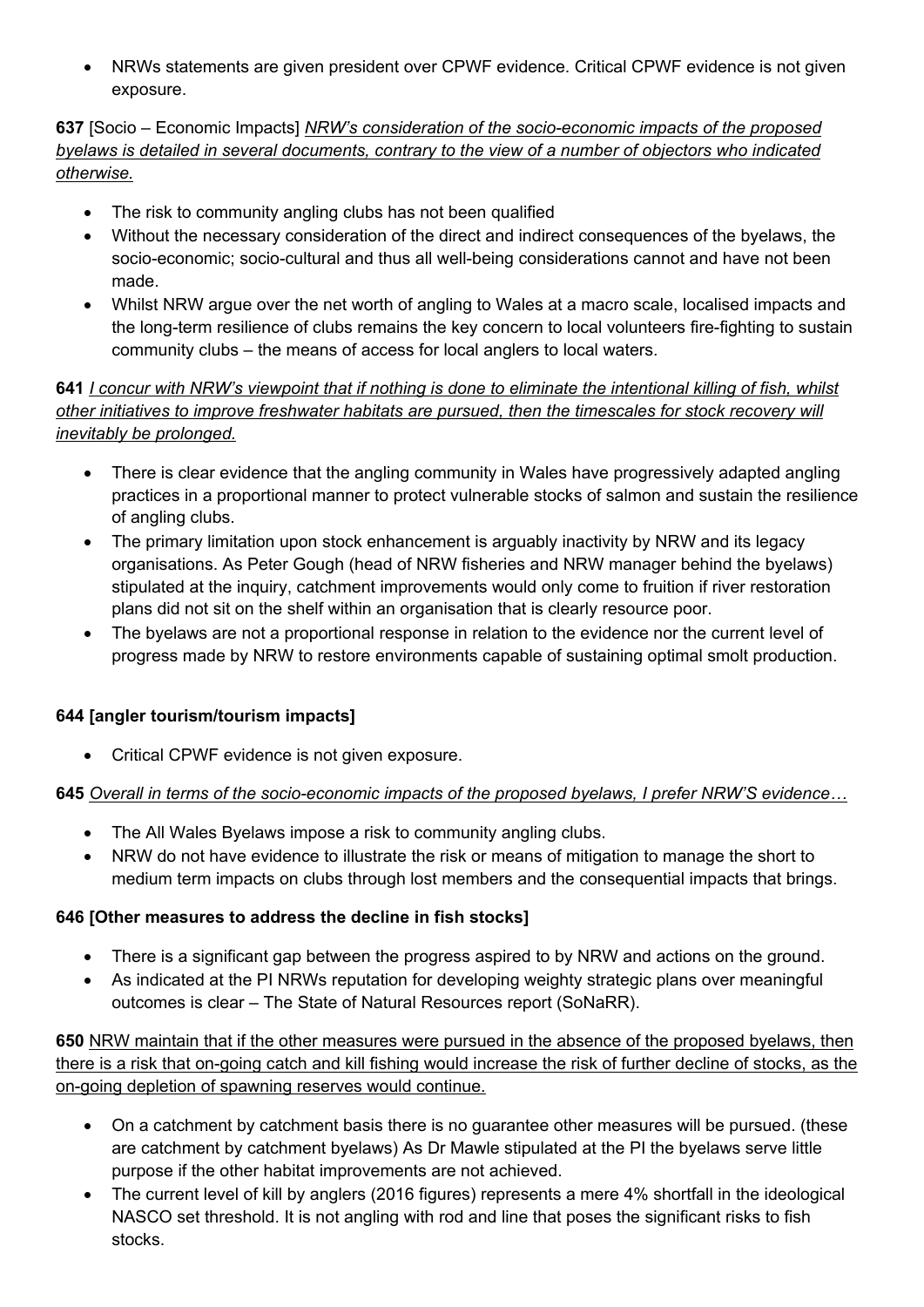#### **652 [Statutory purposes of NRW]**

- The report omits critical CPWF evidence which illustrates NRW has failed to promote:
	- 1) The Sustainable Management Principle
	- 2) Well-being considerations in line with the WFG Act
- The byelaws pose a significant risk to economic prosperity; socio-cultural/amenity values; health and participation; evidence and analytics; future partnerships and prevention of illegal activity. NRW have played down these risks and undertaken no meaningful risk assessment. Well-being considerations have simply not been ingrained in this process, thus allowing NRW to engineer measures they falsely claim have little consequence in the short term and will bring well-being benefit in the long.
- The Well-being Act, interprets *'Sustainable Development as the process of improving well-being.'* This is our joint aim and NRW's responsibility under 'the WFG Act'. As NRW have developed measures that illicit ill-being, then this is not 'sustainable development' and those measures through definition should be deemed inappropriate.
- **653** *Despite the reservations of some, there is no substantive evidence to believe that NRW or others would not actively pursue the range of other measures referred to above, particularly bearing in mind its duties under the aforementioned statutory framework.*
	- Various NRW managers/technical specialist at the PI indicated the organisation is currently hamstrung by resource deficit.
	- NRW stipulated at the PI they did not have a requirement to consider all 7 well-being goals as stipulated under the WFG Act – No evidence was provided to substantiate this position.
	- SPFST Core Guidance Document WFG Act Stipulates in terms of 'well-being considerations' this is 'about complex , but real world interconnections between our environment, our economy, our society and culture.' Without due consideration for the limitations posed by the byelaws, NRW have applied certainty to the ability of these byelaws to stimulate stock recovery and improve future wellbeing.' Neither assumption is evidence based.
- 658 In any event irrespective of the impacts of avian or other predation on Welsh salmon and sea trout fish stocks, the fact of the matter is that those fish are generally in a very vulnerable state, and the *deliberate killing of fish is unsustainable and contributes to the problem albeit to a more modest extent.*
	- Erroneous statement
	- Why if this is the case, has gathering evidence in relation to natural predation impacts been an afterthought? Failure to apply proportional response.
	- CPWF evidence supressed. Catchment specific evidence supressed.
- **661** *The proposed byelaws would also apply to a modest number of other non-principal salmon rivers. NRW accept that the inclusion of these other non-principal rivers in the proposed byelaws may give the appearance of a blanket approach.*
	- Erroneous statement
	- Clear indication of misuse of precautionary principle inclusion of all these rivers is a failure to comply with the NASCO Decision Management Structure.
	- This is a 'blanket approach'.
	- Catchment specific evidence supressed Ogwen and other rivers exceeding CL year on year in compliance with NASCO Management Objective.

#### **662**

Erroneous statement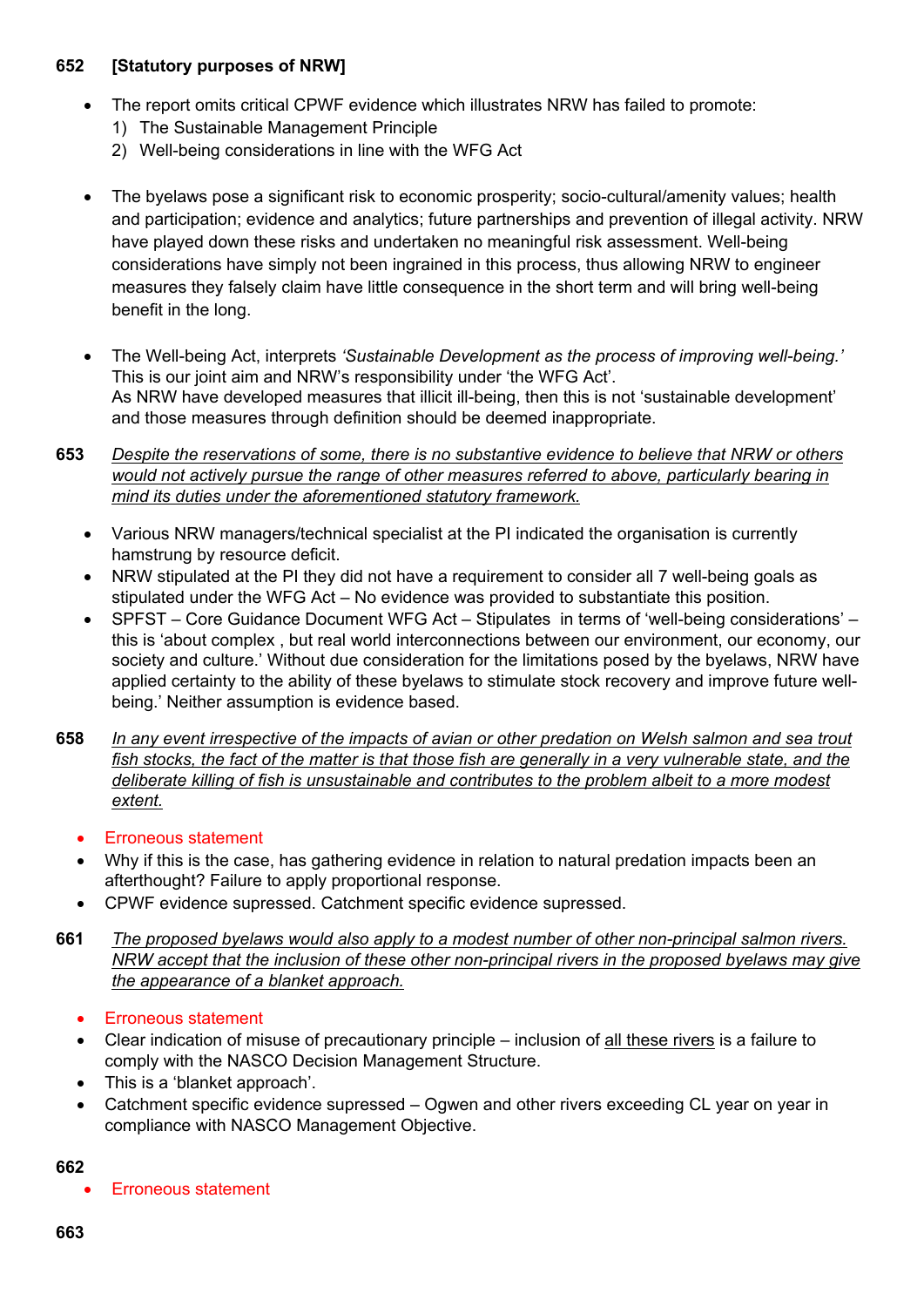### • Erroneous statement

#### **665** *I do not consider direct parallels can be made between NRW's approach as advanced in the proposed byelaws and that of equivalent agencies in other jurisdictions.*

- NASCO Guidance has not been complied with.
- The Environment Act/ WFG Act places greater onus on Wales to consider sustainable principles and thus well-being considerations (social, economic, cultural & environment) in the short, medium and long term with the focus on parallel advantages to all. The consequential impacts of the byelaws illicit ill-being.
- Wales is being put at disadvantage to other jurisdictions.

### **667 [NASCO Guidance; Conservation Limits; Allowable Angling Practices]**

NASCO Guidance has not been complied with.

#### **671** *Objectors…..considered their views were simply ignored and that the outcome was a fait accompli.*

- There has been no meaningful attempt to reach consensus.
- Minutes of Local Group Meetings used as evidence at the Inquiry were bias and censored and thus non representative of proceedings during the consultation period.

#### **682 [10 year byelaws; 5 year interim review]**

- The 10 year period compounds the negative consequences of the byelaws.
- No details of the interim review have been made publicly available.

**684** I am satisfied the byelaws have been progressed on a sound legal basis and in accordance with the principles of natural justice, with all interested parties given the opportunity to present their case.

Reference – Letter Chris White to First Minister – Copy Included

#### 685 NRW who have assessed the impacts of the proposed byelaws on those likely to be affected in a *proportionate manner.*

- **Erroneous statement**
- NRW have not assessed the impacts of the byelaws

### **688 (Well-being Goals)**

• This has not been done by NRW

#### **689 (Well-being Goals)**

- No evidence was presented to substantiate this statement CPWF presented evidence to illustrate that ill-being is being stimulated by lack of appropriate consideration of well-being goals within this process.
- **695** *There was no convincing arguments that the raft of measures contained within the proposed byelaws were not appropriate, reasonable and proportionate.*
	- Critical CPWF evidence is supressed and given undue consideration within the report.
	- Critical CPWF evidence was supressed and given undue consideration within the Inquiry.

#### **697** *It should be noted that the proposed byelaws would affect only about 15% of anglers…*

- Erroneous and misleading statement
- The future of angling on Wales Rivers is at risk without a fishing club, an angler can invariably not fish.
- **698** *It is only reasonable therefore that anglers and nets men play their part in the solution.*